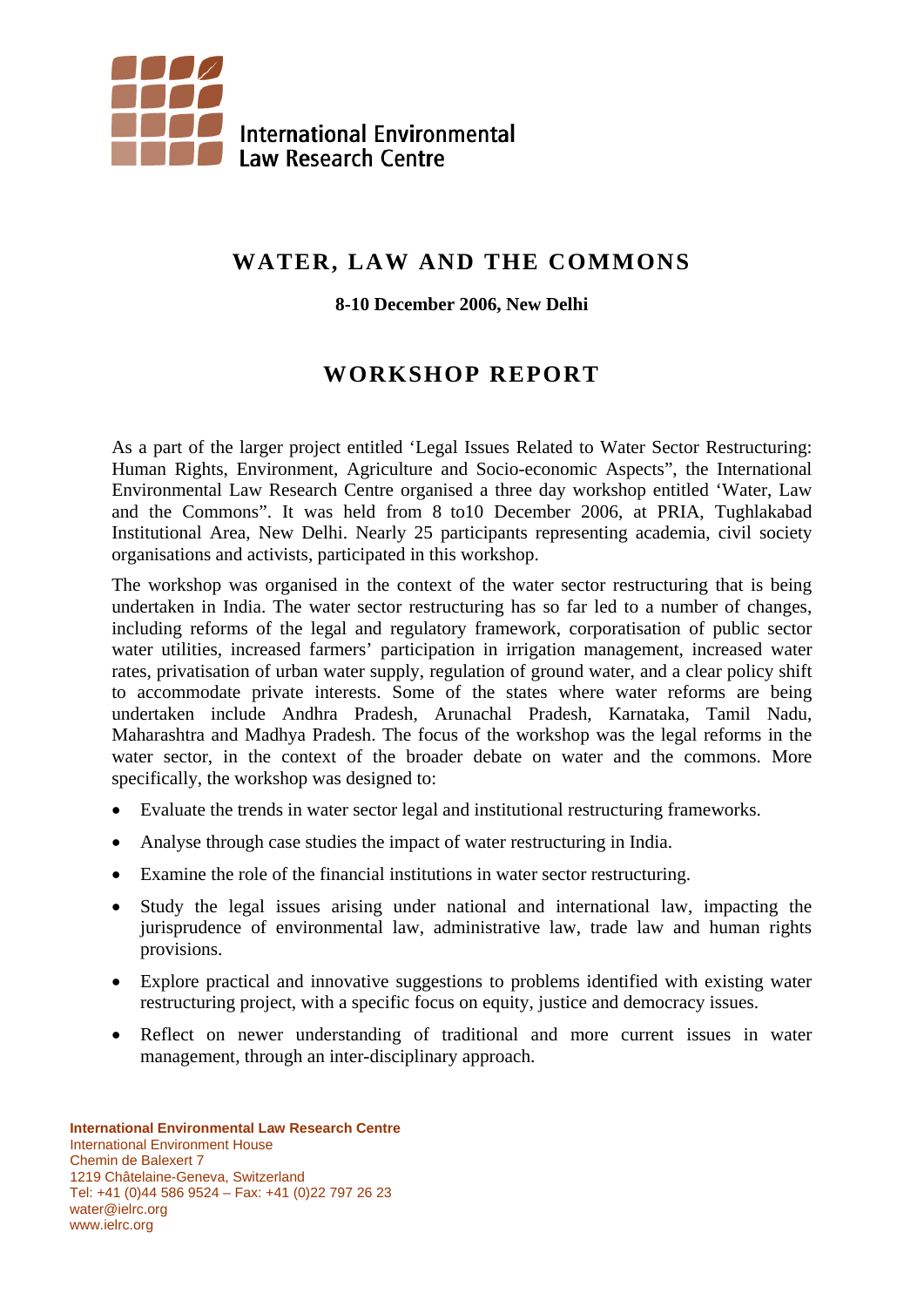Thus, the workshop sought to create a platform for discussion on the important legal and policy issues arising in the context of ongoing water sector reforms. This workshop was seeking to ensure a broader understanding of the conceptual framework informing existing water law and ongoing law reforms.

#### **SELECTED CONCLUSIONS OF THE WORKSHOP**

The workshop was divided according to themes. The agenda, the list of participants, the keynote addresses and the full text of the papers presented at the workshop are available at http://www.ielrc.org/activities/workshop\_0612/. This workshop report summarizes the key points raised during the discussions and highlights some of the outcomes of the three-day workshop.

#### **1. Human right to water and right to water**

- Whether we consider water rights as human needs or as human rights, or as both? In discussing the human right to water, several concerns were raised about the content and formulation of the right. It is increasingly evident that when we are talking about rights, we are doing away with the cultural aspect. In the context of water, it becomes more important because water is very closely connected with many cultures.
- Do we need an explicit right to water? Or can it continue to be a derivate right? Do we need an explicit provision for water in Part IV and V of the Constitution?
- The limits of law in ensuring the realization of the human right to water were also pointed out.
- We need to examine the judicial interpretation of the right to life, right to food and the right to water to understand the judicial underpinnings.
- Article 39 (b) that the ownership and control of the material resources of the community are distributed so as to best serve the common good. Can this be invoked in the case of water?
- Conflicting water uses how has this been addressed by the General Comment 15 and other policy documents.
- Inter-generational equity needs to be incorporated into the human rights context.
- Can the state deny the basic right to water by claiming that they have no access to water?
- We need to examine in greater detail the problems in implementation of the right to water.
- Is the human right to water only about the delivery of water? Is there a need to review the content of the debate which sometimes is viewed exclusively from a consumerist lens?
- Access, equity, participation and sustainability need to be greatly stressed in the notion of rights.

#### **2. Other legal concepts and discourses**

• Eminent Domain and the need to relook at it from the perspective of the original user/owner.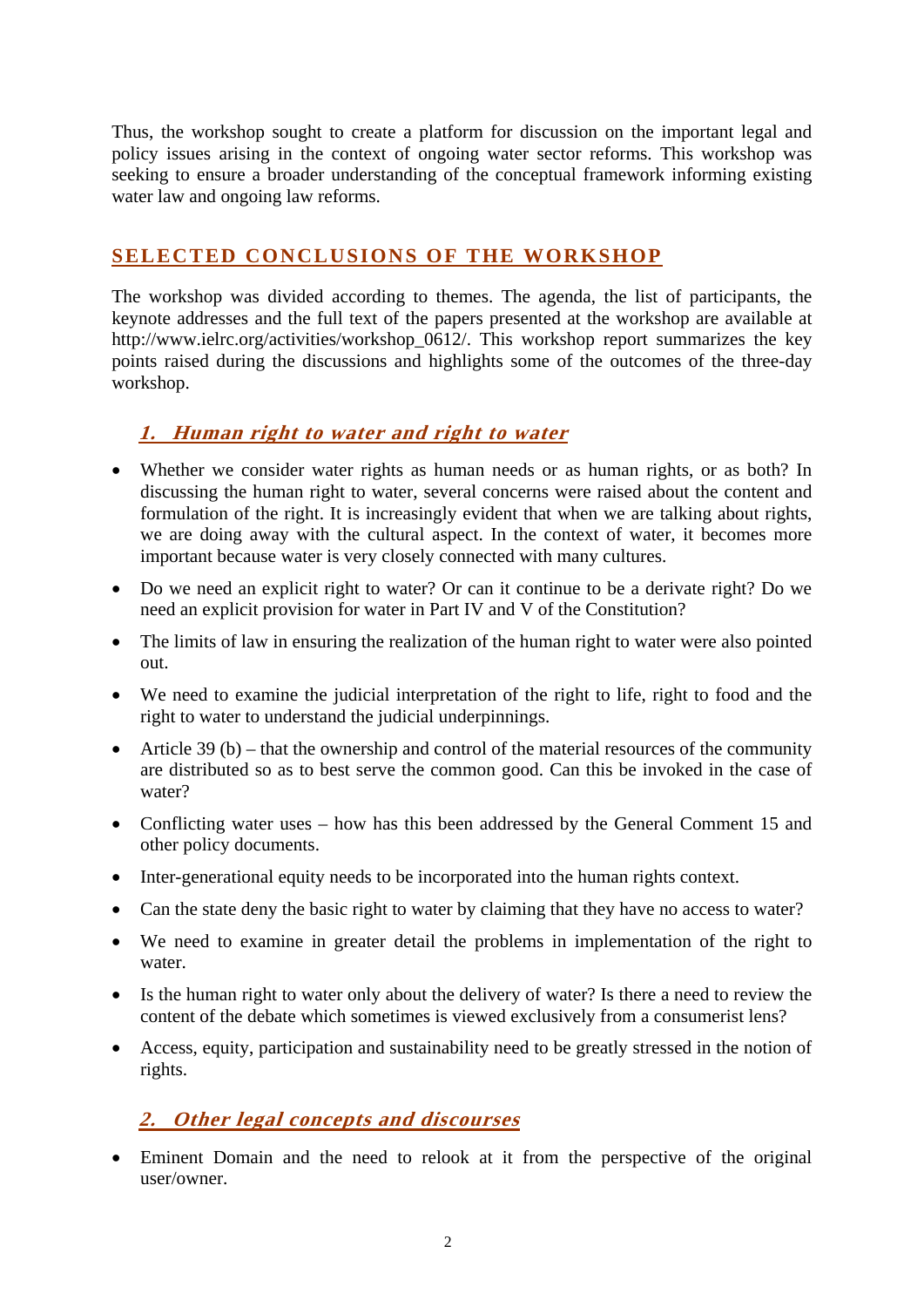- Property rights and an examination of the concepts underlying it.
- Public Trust doctrine and an examination of its contours.
- The resurgence of contract law in the recent decade and its impact on water law.
- Philosophical debates that inform our understanding need to be examined and deconstructed.
- A critical look at the role and limitations of the law in addressing the water issues.
- Greater focus on conjunctive use of surface and ground water in the laws regulating their use.

### **3. Role of the State**

- The redefinition or recasting of the role of the state, in the context of water.
- Top down approach is it different if it is imposed by the state or if it carried out in pursuance of a World Bank conditionalities?
- Greater analysis required on why corporatisation is objectionable?

## **4. Water Regulation**

- The state is being called to participate in order to ensure that all sectors of the population get equal access to water. The participants acknowledged that rolling back the state would be detrimental to interests of the poor and vulnerable sections of society and the realization of the human right to water.
- The difficulty in giving a coherent shape to water regulation in the light of the changing nature of the understanding of the resource was highlighted in the discussions. The nature of water involves the questions like basic rights, water as an economic good and the concept of common property resource associated with water.
- A user oriented regulatory framework for water becomes impossible since the number of users in India is enormous and at varying levels.
- Another area of difficulty, identified is the nature of federalism and the consequent difficulties in regulation. Federalism paves way for competitive populism by the states, to the detriment of conservation and sustainability of the resource.
- Is efficient regulatory framework a weapon to avoid adverse effects of privatization? If yes, what norms the regulatory framework needs to be taken care of? Or does the problem lie with the basic norms of privatization?

## **5. Ownership of Water**

- Legal implications- ownership issues; eminent domain; fragmented or divergent laws on water.
- Need for a combination of human rights and economic approach to water is needed. A basic water requirement could be classified under 'rights' category. However, fundamental right need not be provided free.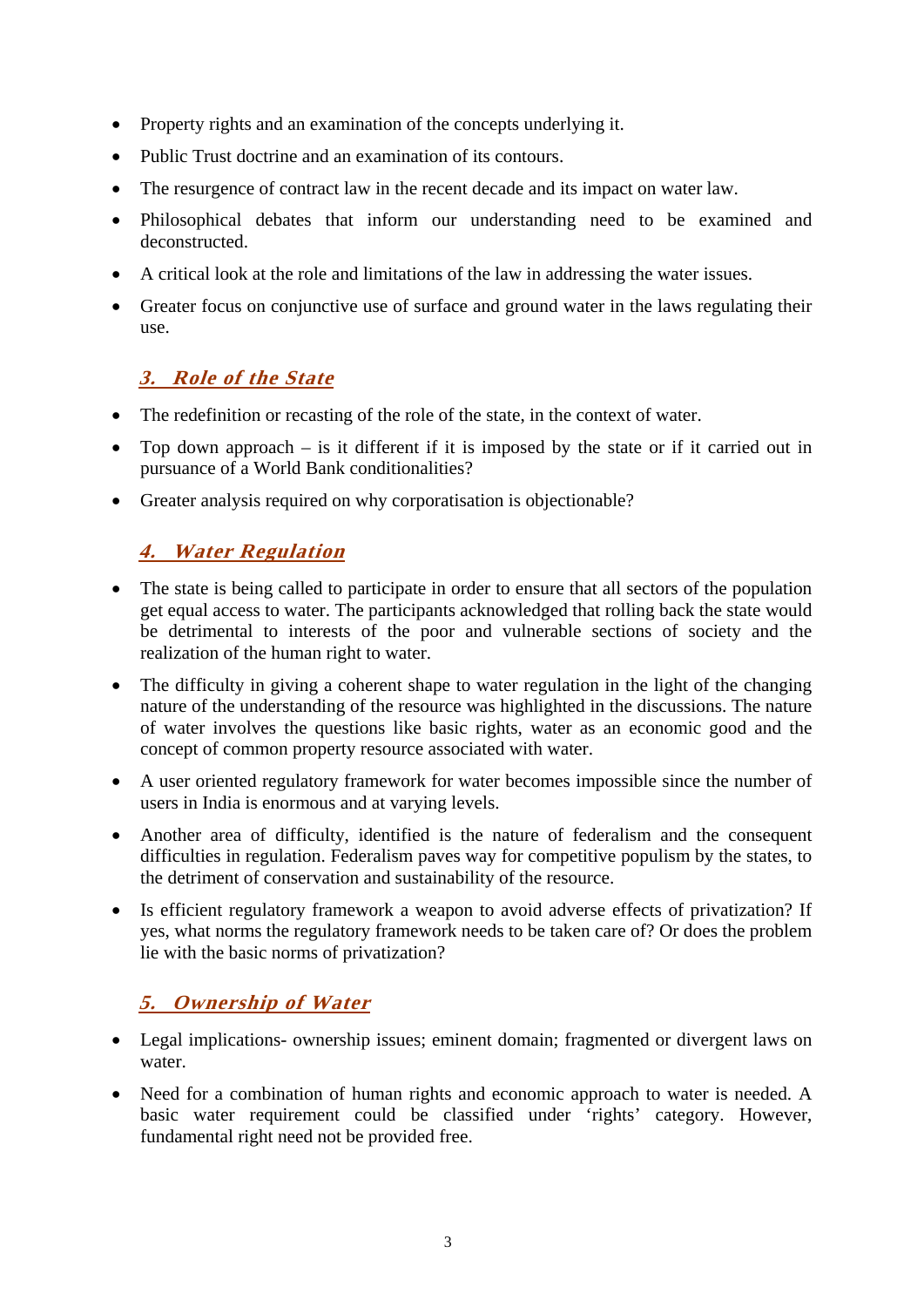- Ownership of water: usufructuary right, community right and private rights. Which is the viable approach of governance of water, public trust doctrine or common property resource or private property regime or the regime of eminent domain control?
- Increasing emphasis on corporatisation with the language of promoting efficiency overlooks the root causes of inefficiency in the State system and the consequent remedial measures, which could be deployed within the system; and the lack of accountability by the corporations when they fail to perform satisfactorily.
- Social inequities continue to exist and fail to be appropriately addressed in the reform measures.

### **6. Law and implementation**

- Laws that fix responsibility and accountability already exist but what happens to these? Why are they not being implemented?
- Ethnographic studies on the effects and impact of existing laws.

### **7. Water Users Associations**

- Has the setting up WUAs of the impacted the land relations in the region?
- Harmonising the role of Water User Associations and PRIs.
- Is revival of community rights at micro level or micro level management a solution to the existing water sector problems?
- WUAs-when there is no availability of water what is the scope of conferring rights without envisaging remedies in the event of negation of rights; responsibilities of WUAs for violation; limitation on the powers of WUAs.
- What should be the extent of divestment of rights and responsibilities in the participatory system? The scope of 'democratisation' in sustainable water resource management?The present system of WUAs is often criticized as the responsibilities being divested but not actual powers and rights. The actual power still lies with the central units.

## **8. Conflicts**

• What documentation is out there on water conflicts? How do we address, mediate and take forward the issues that are thrown up while examining the water conflicts? Analyzing and understanding conflicts?

## **9. Parallel realms of law**

- The substantive legal framework on water varies from the operative legal framework. There is a need to examine this variance to fully understand their import.
- The parallel realms of 'laws' on water (customary and non-formal domains) needs closer examination alongside a review of the grey areas where there is no 'law'.
- Strong necessity for correlation and harmonisation of customary law and formal law. In fact customary rules have not been taken into consideration by the formal laws.